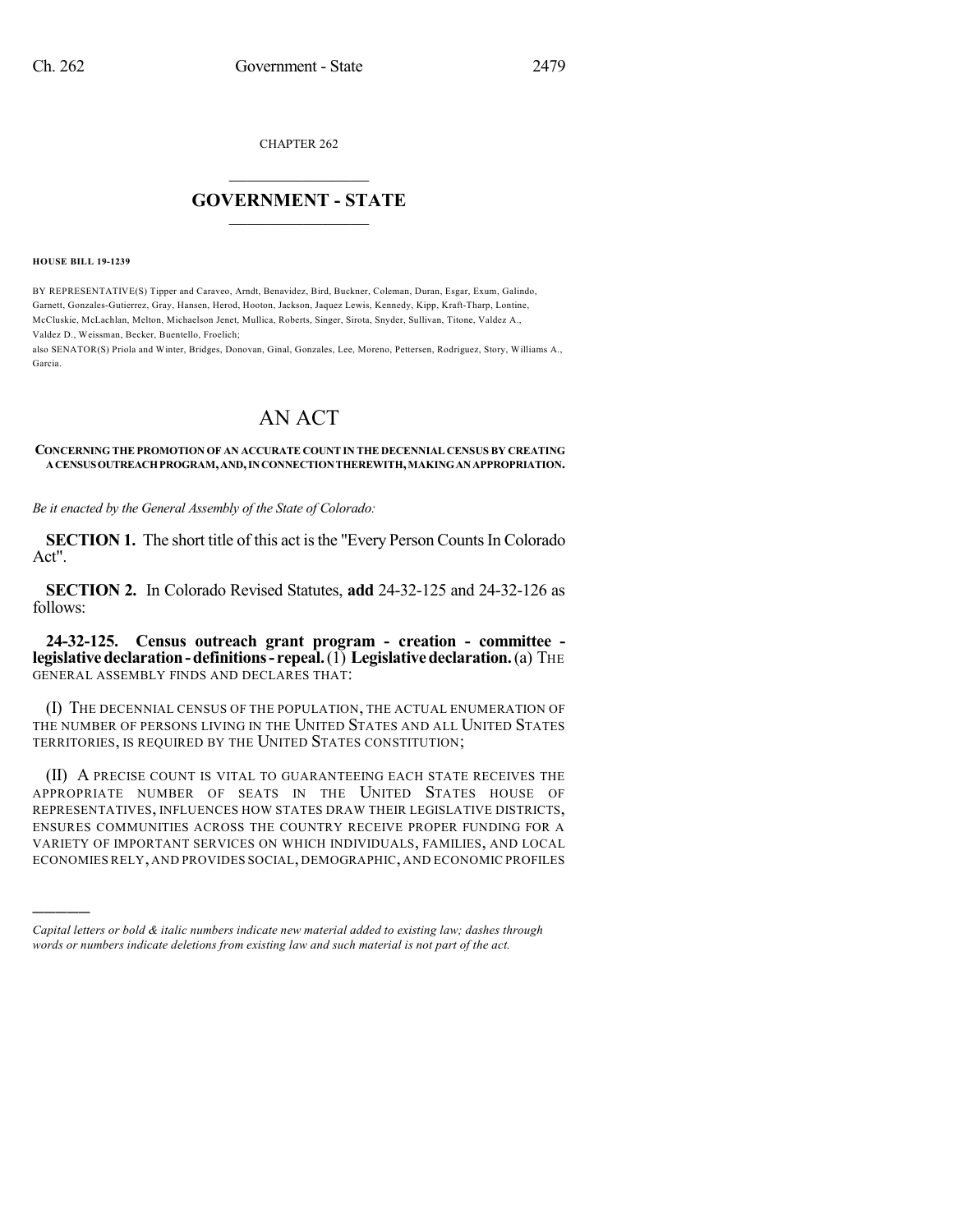OF THE NATION'S PEOPLE TO GUIDE POLICY DECISIONS AT EACH LEVEL OF GOVERNMENT;

(III) OF THE APPROXIMATELY EIGHT HUNDRED EIGHTY-THREE BILLION DOLLARS DISTRIBUTED THROUGH FEDERAL PROGRAMS BASED ON CENSUS DATA IN THE 2016 FEDERAL FISCAL YEAR, COLORADO RECEIVED MORE THAN THIRTEEN BILLION DOLLARS THROUGH FEDERAL GRANTS AND DIRECT PAYMENTS FOR PROGRAMS THAT PROVIDE COLORADANS WITH HEALTH CARE, EDUCATION, TRANSPORTATION, NUTRITION, CHILD CARE, HOUSING, ENERGY ASSISTANCE, AND MANY OTHER SERVICES;

(IV) THE MANY SIGNIFICANT HURDLES EXPERIENCED BY THE 2020 CENSUS, INCLUDING INSUFFICIENT FUNDING,ESPECIALLY FOR OUTREACH IN HARD-TO-COUNT COMMUNITIES AND POPULATIONS THAT HAVE BEEN HISTORICALLY UNDERCOUNTED BY PREVIOUS DECENNIAL CENSUSES, HAS RAISED SIGNIFICANT CONCERN ABOUT AN UNDERCOUNT OF THE COLORADO POPULATION IN THE 2020 CENSUS;

(V) DURING THE 2010 CENSUS, EVEN WITH THE ADDITIONAL OUTREACH RESOURCES AVAILABLE IN COMPARISON TO THOSE AVAILABLE FOR THE 2020 CENSUS, IN COLORADO CHILDREN UNDER THE AGE OF FIVE WERE UNDERCOUNTED BY EIGHTEEN THOUSAND AND LATINO CHILDREN UNDER THE AGE OF FIVE WERE UNDERCOUNTED BY EIGHT THOUSAND; AND

(VI) UNDERCOUNTING THE POPULATION OF COLORADO AND ITS LOCAL JURISDICTIONS JEOPARDIZES FUNDING FROM SEVERAL FEDERAL ASSISTANCE PROGRAMS THAT ALLOCATE FUNDS ON THE BASIS OF DECENNIAL CENSUS-DERIVED STATISTICS AND JEOPARDIZES THE LIKELIHOOD OF THE STATE GAINING A CONGRESSIONAL SEAT DURING CONGRESSIONAL REAPPORTIONMENT IN CONTRAST TO STATES THAT MAKE A SIGNIFICANT INVESTMENT IN A COMPLETE COUNT.

(b) THE GENERAL ASSEMBLY FURTHER FINDS AND DECLARES THAT:

(I) THE FUTURE PROSPERITY AND WELL-BEING OF THE STATE DEPEND ON THE QUALITY OF THE INFORMATION COLLECTED BY THE CENSUS BUREAU ABOUT OUR POPULATION AND INFRASTRUCTURE. CENSUS DATA GUIDES A WIDE RANGE OF DECISIONS MADE IN THE PUBLIC AND PRIVATE SECTORS THAT AFFECT THE LIVES OF ALL COLORADANS; AND

(II) BASED ON A REPORT BY THECOLORADO FISCAL INSTITUTE THAT CALCULATED THE MONEY NECESSARY TO CONDUCT OUTREACH TO THE ONE MILLION FIVE HUNDRED THOUSAND HARD-TO-COUNT INDIVIDUALS IN THE STATE, A TWELVE MILLION DOLLAR INVESTMENT IN A GRANT PROGRAM WOULD ALLOW THE STATE TO ALLOCATE RESOURCES, THROUGH GRANTS TO LOCAL GOVERNMENTS, INTERGOVERNMENTAL AGENCIES, COUNCILS OF GOVERNMENT, AND NONPROFIT ORGANIZATIONS,TO HARD-TO-COUNT COMMUNITIES IN COLORADO TO INCREASE THE RESPONSE RATE AND ACCURACY OF THE 2020 CENSUS IN COLORADO.

(2) **Definitions.** AS USED IN THIS SECTION, UNLESS THE CONTEXT OTHERWISE REQUIRES:

(a) "2020 CENSUS" MEANS THE DECENNIAL CENSUS CONDUCTED BY THE FEDERAL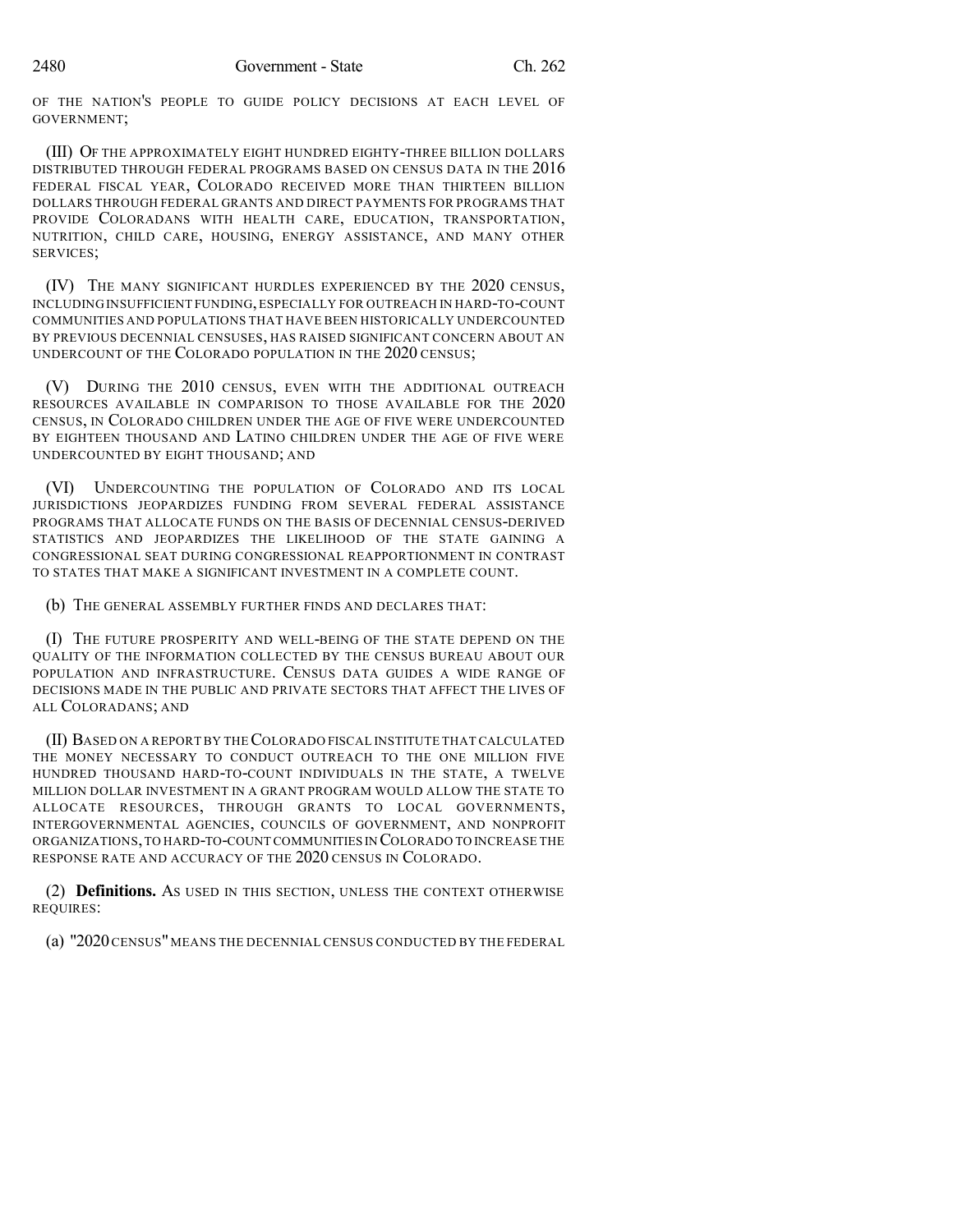UNITED STATES CENSUS BUREAU IN 2020 TO DETERMINE THE NUMBER OF PEOPLE LIVING IN THE UNITED STATES.

(b) "COMMITTEE" MEANS THE 2020 CENSUS OUTREACH GRANT PROGRAM COMMITTEE CREATED IN SUBSECTION (5) OF THIS SECTION.

(c) "DEPARTMENT" MEANS THE DEPARTMENT OF LOCAL AFFAIRS.

(d) "DIVISION" MEANS THE DIVISION OF LOCAL GOVERNMENT CREATED IN THE DEPARTMENT.

(e) "ELIGIBLE RECIPIENT" MEANS AN ENTITY THAT IS ELIGIBLE TO RECEIVE A GRANT THROUGH THE GRANT PROGRAM AND INCLUDES LOCAL GOVERNMENTS, INTERGOVERNMENTAL AGENCIES, COUNCILS OF GOVERNMENT, HOUSING AUTHORITIES,SCHOOL DISTRICTS,NONPROFIT ORGANIZATIONS,THE SOUTHERN UTE INDIAN TRIBE, AND THE UTE MOUNTAIN UTE TRIBE.

(f) "GRANT PROGRAM" MEANS THE 2020 CENSUS OUTREACH GRANT PROGRAM CREATED IN SUBSECTION (3) OF THIS SECTION.

(g) "HARD-TO-COUNT COMMUNITIES" MEANS COMMUNITIES AND POPULATIONS THAT HAVE BEEN HISTORICALLY UNDERCOUNTED BY PREVIOUS DECENNIAL CENSUSES, INCLUDING, BUT NOT NECESSARILY LIMITED TO, CHILDREN UNDER FIVE YEARS, RACIAL AND ETHNIC MINORITIES, COMMUNITIES OF COLOR, AMERICAN INDIANS AND ALASKAN NATIVES, PEOPLE WITH DISABILITIES, PEOPLE WITH LOW INCOMES, IMMIGRANTS, PEOPLE WHO SPEAK AND UNDERSTAND LIMITED AMOUNTS OF ENGLISH, PEOPLE LIVING IN RURAL AREAS OF THE STATE, PEOPLE IN THE STATE WITHOUT SUFFICIENT INTERNET ACCESS, ADULTS AGE SIXTY OR OVER, AND PEOPLE WHO ARE TRANSIENT OR HOMELESS.

(h) "NONPROFIT ORGANIZATION" MEANS A TAX-EXEMPT CHARITABLE OR SOCIAL WELFARE ORGANIZATION OPERATING UNDER SECTION  $501$  (c)(3) OR  $501$  (c)(4) OF TITLE 26 OF THE UNITED STATES CODE, THE FEDERAL "INTERNAL REVENUE CODE OF 1986", AS AMENDED.

(3) **2020 census outreach grant program creation.** (a) THERE IS HEREBY CREATED IN THE DIVISION THE 2020 CENSUS OUTREACH GRANT PROGRAM TO PROVIDE GRANTS TO ELIGIBLE RECIPIENTS TO SUPPORT THE ACCURATE COUNTING OF THE POPULATION OF THE STATE FOR THE 2020 CENSUS.

(b) THE DEPARTMENT, IN COORDINATION WITH THE COMMITTEE, SHALL IMPLEMENT AND ADMINISTER THE GRANT PROGRAM AND SHALL AWARD GRANTS AS PROVIDED IN THIS SECTION, SUBJECT TO AVAILABLE APPROPRIATIONS. GRANTS SHALL BE PAID FROM MONEY APPROPRIATED TO THE DEPARTMENT FOR THE GRANT PROGRAM AS PROVIDED IN SUBSECTION (8)(a) OF THIS SECTION AND FROM ANY GIFTS, GRANTS, OR DONATIONS RECEIVED BY THE DEPARTMENT FOR THE PURPOSES OF THE GRANT PROGRAM PURSUANT TO SUBSECTION (8)(b) OF THIS SECTION.

(c) THE DEPARTMENT SHALL DEVELOP POLICIES AND PROCEDURES TO IMPLEMENT AND ADMINISTER THE GRANT PROGRAM.AT A MINIMUM,THE POLICIES MUST SPECIFY THE TIME FRAMES FOR APPLYING FOR GRANTS, THE FORM OF THE GRANT PROGRAM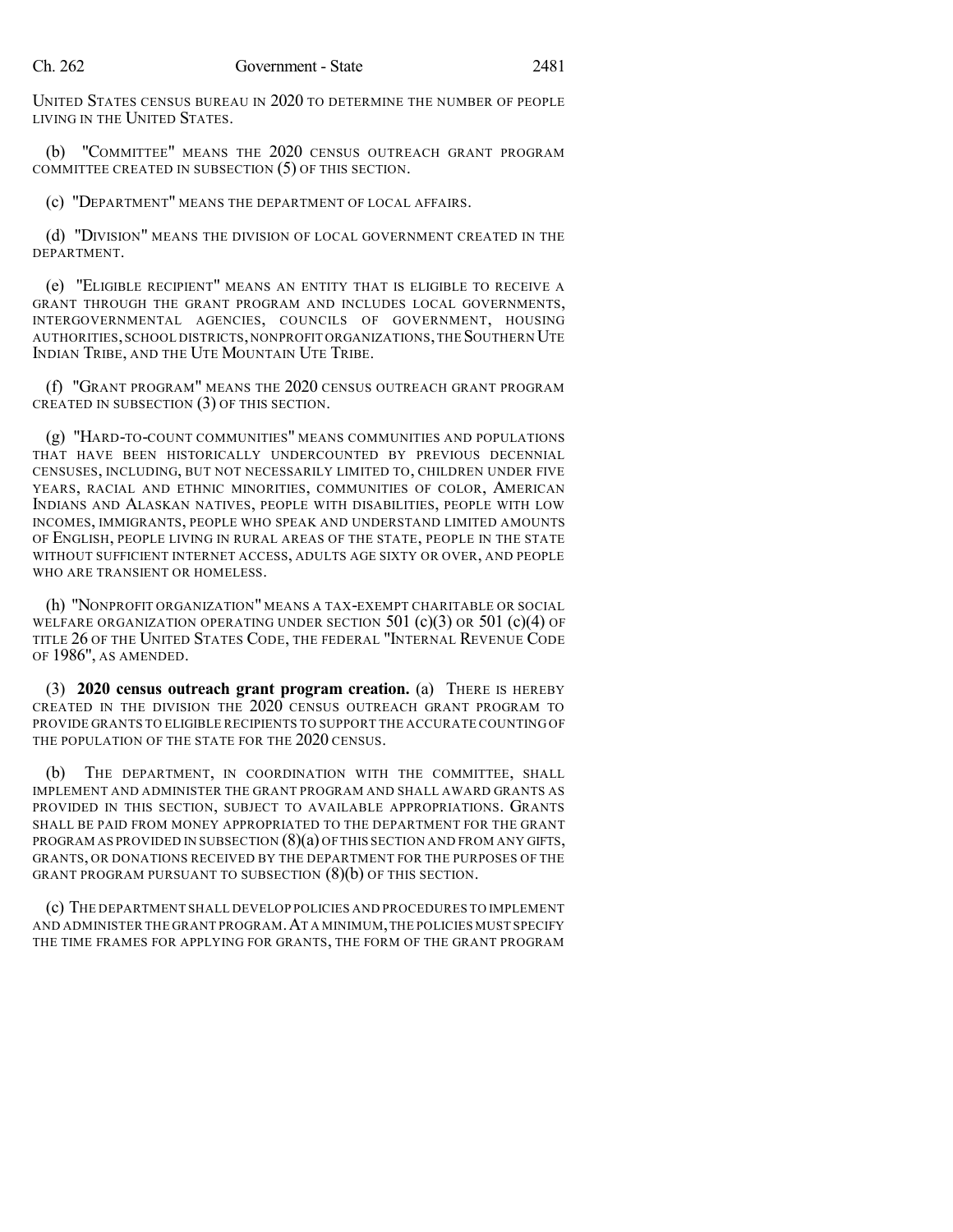APPLICATION,AND THE CONTENTS OF THE REPORT REQUIRED BY ELIGIBLE RECIPIENTS THAT RECEIVED GRANT MONEY PURSUANT TO SUBSECTION  $(7)(a)$  OF THIS SECTION. IN ADDITION, THE POLICIES SHALL SPECIFY THE TERMS UNDER WHICH AND THE MECHANISM BY WHICH AN ELIGIBLE RECIPIENT SHALL RETURN TO THE STATE GRANT MONEY NOT FULLY ENCUMBERED AND SPENT BY JUNE 30, 2020.

(4) **Purposesfor which grant money may be used.** ELIGIBLE RECIPIENTS MAY USE THE MONEY RECEIVED THROUGH THE GRANT PROGRAM FOR THE FOLLOWING PURPOSES<sup>\*</sup>

(a) TO CONDUCT 2020 CENSUS OUTREACH, EDUCATION, AND PROMOTION TO FOCUS ON HARD-TO-COUNT COMMUNITIES IN THE STATE AND TO INCREASE THE SELF-RESPONSE RATE AND ACCURACY OF THE 2020 CENSUS IN THE STATE; OR

(b) TO FURTHER AWARD GRANT MONEY TO OTHER LOCAL GOVERNMENTS, INTERGOVERNMENTAL AGENCIES, COUNCILS OF GOVERNMENT, HOUSING AUTHORITIES, SCHOOL DISTRICTS, OR NONPROFIT ORGANIZATIONS, SO LONG AS THE GRANT MONEY WILL BE USED FOR THE PURPOSES SPECIFIED IN SUBSECTION  $(4)(a)$  OF THIS SECTION.

(5) **2020 census outreach grant program committee.** (a) THE 2020 CENSUS OUTREACH GRANT PROGRAM COMMITTEE IS CREATED IN THE DEPARTMENT TO MAKE RECOMMENDATIONS TO THE DEPARTMENT REGARDING THE POLICIES AND PROCEDURES DEVELOPED PURSUANT TO SUBSECTION  $(3)(c)$  of this section, to REVIEW GRANT APPLICATIONS, AND TO MAKE RECOMMENDATIONS TO THE EXECUTIVE DIRECTOR OF THE DEPARTMENT REGARDING WHICH APPLICATIONS TO APPROVE FOR A GRANT AWARD. THE COMMITTEE CONSISTS OF FIVE MEMBERS WHO SHALL BE APPOINTED BY JUNE 1, 2019, AS FOLLOWS:

(I) THE SPEAKER OF THE HOUSE OF REPRESENTATIVES, THE PRESIDENT OF THE SENATE, AND THE MINORITY LEADERS OF THE HOUSE OF REPRESENTATIVES AND THE SENATE SHALL EACH APPOINT ONE COMMITTEE MEMBER WHO IS NOT A MEMBER OF THE GENERAL ASSEMBLY; AND

(II) THE SECRETARY OF STATE SHALL APPOINT ONE COMMITTEE MEMBER.

(b) IN MAKING APPOINTMENTS TO THE COMMITTEE, THE ELECTED OFFICIALS MAKING THE APPOINTMENTS SHALL ATTEMPT TO APPOINT COMMITTEE MEMBERS THAT REFLECT THE GEOGRAPHIC AND DEMOGRAPHIC DIVERSITY OF THE STATE AND SHALL ATTEMPT TO INCLUDE MEMBERS OF DIVERSE POLITICAL, RACIAL, CULTURAL, INCOME, AND ABILITY GROUPS. IN ADDITION, THE ELECTED OFFICIALS MAKING THE APPOINTMENTS SHALL ENSURE THAT HIS OR HER APPOINTEE OR APPOINTEES HAVE NOT, WITHIN THE LAST FIVE YEARS, WORKED FOR OR SERVED ON THE BOARD OF ANY ELIGIBLE RECIPIENT THAT WILL LIKELY APPLY FOR A GRANT THROUGH THE GRANT PROGRAM.ANY ELIGIBLE RECIPIENT FOR WHICH A COMMITTEE MEMBER HAS WORKED OR SERVED ON THE BOARD IN THE LAST FIVE YEARS IS DISQUALIFIED FROM APPLYING FOR A GRANT THROUGH THE GRANT PROGRAM.

(c) IF FOR ANY REASON THERE IS A VACANCY ON THE COMMITTEE AFTER JUNE 15, 2019, THE SECRETARY OF STATE SHALL FILL THE VACANCY AS SOON AS POSSIBLE.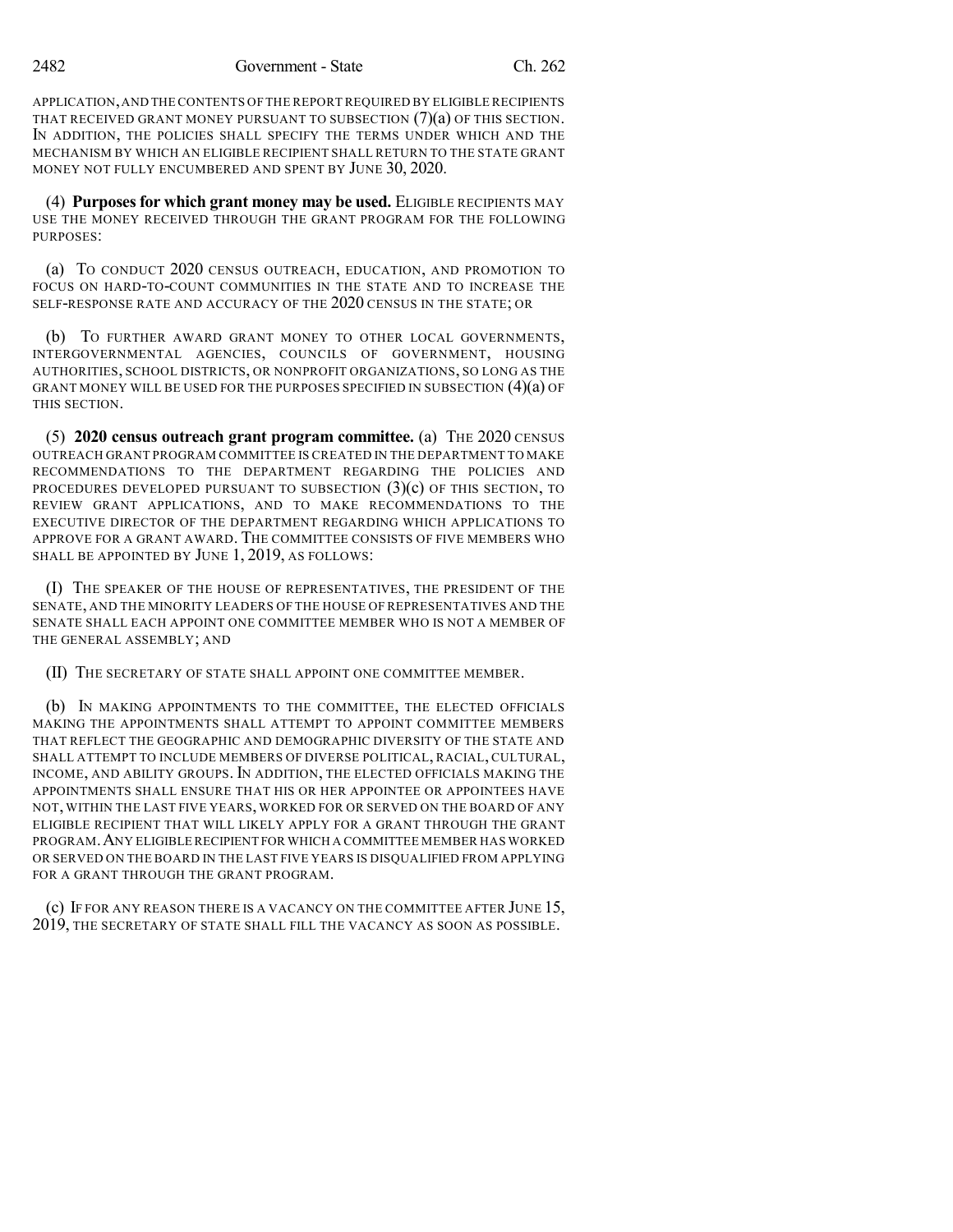(d) THE MEMBERS OF THE COMMITTEE SHALL SELECT ONE PERSON TO SERVE AS THE CHAIR OF THE COMMITTEE.

(e) THE COMMITTEE SHALL HOLD ITS FIRST MEETING NO LATER THAN JULY 1, 2019.

(f) MEMBERS OF THE COMMITTEE SHALL NOT RECEIVE COMPENSATION; EXCEPT THAT THE MEMBERS OF THE COMMITTEE WHO RESIDE MORE THAN FIFTY MILES FROM THE LOCATION OF A COMMITTEE HEARING ARE ENTITLED TO RECEIVE THE SAME PER DIEM COMPENSATION AND REIMBURSEMENT OF EXPENSES AS THOSE PROVIDED FOR MEMBERS OF BOARDS AND COMMISSIONS PURSUANT TO SECTION 24-34-102(13) AND FOR EXPENSES INCURRED IN TRAVELING TO AND FROM THE MEETINGS OF THE COMMITTEE, INCLUDING ANY REQUIRED DEPENDENT OR ATTENDANT TRAVEL, FOOD, AND LODGING. MEMBERS OF THE COMMITTEE ARE ALSO ENTITLED TO BE REIMBURSED FOR ANY EXPENSES RELATED TO DEPENDENT OR ATTENDANT CARE NECESSARY TO SUPPORT THEIR PARTICIPATION IN A COMMITTEE HEARING.

(g) THE CHAIR OF THE COMMITTEE SHALL ENSURE THAT AT EVERY MEETING OF THE COMMITTEE THERE IS AN OPPORTUNITY FOR PUBLIC COMMENT, INCLUDING PUBLIC COMMENTS SUBMITTED VIA THE INTERNET. THE CHAIR OF THE COMMITTEE SHALL SOLICIT INPUT ONLINE OR IN PERSON AT COMMITTEE MEETINGS BEFORE AND DURING THE PROCESS THROUGH WHICH THE COMMITTEE MAKESRECOMMENDATIONS TO THE DEPARTMENT REGARDING GRANT RECIPIENTS.

(h) ON OR BEFORE AUGUST 15, 2019, THE COMMITTEE SHALL NOTIFY THE PUBLIC OF THE GRANT PROGRAM.

(6) **Grant applications and awards.** (a) TO RECEIVE A GRANT, AN ELIGIBLE RECIPIENT MUST SUBMIT AN APPLICATION TO THE DEPARTMENT IN ACCORDANCE WITH THE POLICIES AND PROCEDURES DEVELOPED BY THE DEPARTMENT. AT A MINIMUM THE APPLICATION MUST INCLUDE THE FOLLOWING INFORMATION:

(I) A DESCRIPTION OF HOW THE ELIGIBLE RECIPIENT'S CURRENT CAPACITY FOR OUTREACH AND COMMUNITY ENGAGEMENT ENABLES IT TO INCREASE THE SELF-RESPONSE RATE AND ACCURACY OF THE 2020 CENSUS IN THE STATE, SPECIFICALLY IN HARD-TO-COUNT COMMUNITIES, INCLUDING OUTREACH, EDUCATION, AND PROMOTION EFFORTS;

(II) ADESCRIPTION OF HOW THE ELIGIBLE RECIPIENT PLANS TO USE GRANT MONEY TO INCREASE THE RESPONSE RATE AND ACCURACY OF THE 2020 CENSUS IN THE STATE;

(III) THE WAYS IN WHICH THE ELIGIBLE RECIPIENT WILL USE GRANT MONEY TO IMPROVE SELF-RESPONSE RATES IN THE 2020 CENSUS IN HARD-TO-COUNT COMMUNITIES IN THE STATE; AND

(IV) WHETHER THE ELIGIBLE RECIPIENT PLANS TO USE GRANT MONEY TO FURTHER GRANT AWARDS TO OTHER ENTITIES, AND, IF APPLICABLE, THE NATURE OF THE WORK OF THOSE ENTITIES AND THE AMOUNT OF THE GRANT MONEY THE ELIGIBLE RECIPIENT INTENDS TO RETAIN TO COVER ITS ADMINISTRATIVE COSTS.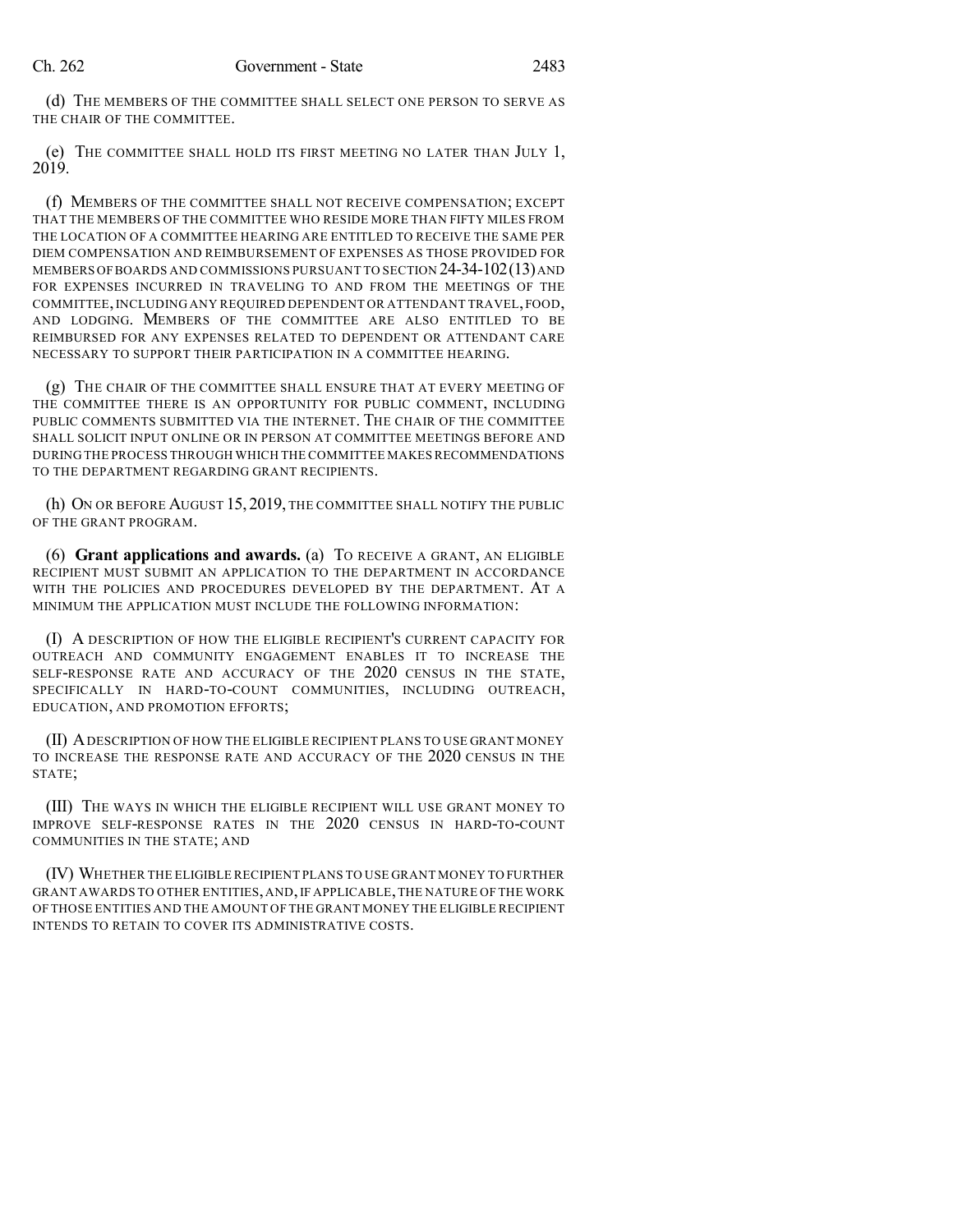2484 Government - State Ch. 262

(b) THE COMMITTEE SHALL REVIEW THE APPLICATIONS RECEIVED PURSUANT TO THIS SECTION AND SHALL MAKE RECOMMENDATIONS TO THE EXECUTIVE DIRECTOR OF THE DEPARTMENT REGARDING WHICH GRANT APPLICATIONS TO APPROVE. THE EXECUTIVE DIRECTOR OF THE DEPARTMENT SHALL HAVE SOLE DISCRETION IN MAKING THE GRANT AWARDS. IN DEVELOPING ITS RECOMMENDATIONS THE COMMITTEE SHALL CONSIDER:

(I) WHETHER THE ELIGIBLE RECIPIENT WILL BE CONDUCTING OUTREACH IN HARD-TO-COUNT COMMUNITIES IN THE STATE; AND

(II) THE SIZE AND GEOGRAPHIC AND DEMOGRAPHIC DIVERSITY OF THE HARD-TO-COUNT COMMUNITIES IN THE STATE IN WHICH OUTREACH, EDUCATION, AND PROMOTION OF THE 2020 CENSUS WILL OCCUR AS PROVIDED BY ALL ELIGIBLE RECIPIENTS THAT RECEIVE GRANT MONEY.

(c) SUBJECT TO AVAILABLE APPROPRIATIONS, THE EXECUTIVE DIRECTOR OF THE DEPARTMENT SHALL AWARD GRANTS FOR THE PURPOSES SPECIFIED IN THIS SECTION ON OR BEFORE NOVEMBER 1,2019.THE EXECUTIVE DIRECTOR OF THE DEPARTMENT SHALL DISTRIBUTE THE GRANT MONEY TO ELIGIBLE RECIPIENTS THAT WERE AWARDED GRANTS WITHIN THIRTY DAYS AFTER THE GRANTS ARE AWARDED.

(d) ANY ELIGIBLE RECIPIENT THAT IS AWARDED A GRANT PURSUANT TO THIS SECTION SHALL NOTIFY THE COUNTY IN WHICH THE ELIGIBLE RECIPIENT IS SITUATED OF THE GRANT AWARD.

(e) THE CONTRACT THAT ACCOMPANIES A GRANT AWARD PURSUANT TO THIS SECTION SHALL STIPULATE THAT AN ELIGIBLE RECIPIENT IS REQUIRED TO RETURN TO THE STATE ANY GRANT MONEY NOT FULLY ENCUMBERED AND SPENT BY THE ELIGIBLE RECIPIENT BY JUNE 30, 2020.

(7) **Reporting requirements.** (a) EACH ELIGIBLE RECIPIENT THAT RECEIVED A GRANT THROUGH THE GRANT PROGRAM SHALL SUBMIT A REPORT AND SUPPORTING DOCUMENTATION OF ELIGIBLE EXPENDITURES TO THE DEPARTMENT INCLUDING INFORMATION TO BE DETERMINED BY THE DIRECTOR OF THE DIVISION PURSUANT TO THE POLICIES AND PROCEDURES DEVELOPED PURSUANT TO SUBSECTION  $(3)(c)$  OF THIS SECTION. IF AN ELIGIBLE RECIPIENT USED GRANT MONEY TO MAKE GRANTS TO OTHER ENTITIES, THE ELIGIBLE RECIPIENT SHALL INCLUDE IN THE REPORT THE AMOUNT OF GRANT MONEY IT USED FOR ITS ADMINISTRATIVE COSTS IN MAKING ADDITIONAL GRANTS. EACH ELIGIBLE RECIPIENT SHALL SUBMIT AN INITIAL REPORT AND SUPPORTING DOCUMENTATION ON OR BEFORE DECEMBER 1, 2020, AND SHALL SUBMIT A FINAL REPORT ON OR BEFORE MAY 1, 2021.

(b) THE DEPARTMENT SHALL SUBMIT A REPORT TO THE LOCAL GOVERNMENT COMMITTEES OF THE SENATE AND THE HOUSE OF REPRESENTATIVES, OR ANY SUCCESSOR COMMITTEES, AND TO THE GOVERNOR REGARDING THE 2020 CENSUS OUTREACH, EDUCATION, AND PROMOTION CONDUCTED THROUGH THE GRANT PROGRAM. THE DEPARTMENT SHALL SUBMIT AN INITIAL REPORT WITH AVAILABLE INFORMATION REQUIRED PURSUANT TO THIS SUBSECTION  $(7)(b)$  ON OR BEFORE FEBRUARY 1, 2021. THE INITIAL REPORT SHALL INCLUDE AT A MINIMUM THE INFORMATION SPECIFIED IN SUBSECTIONS  $(7)(b)(I)$  and  $(7)(b)(II)$  of this section. THE DEPARTMENT SHALL SUBMIT A FINAL REPORT ON OR BEFORE JANUARY 1, 2023.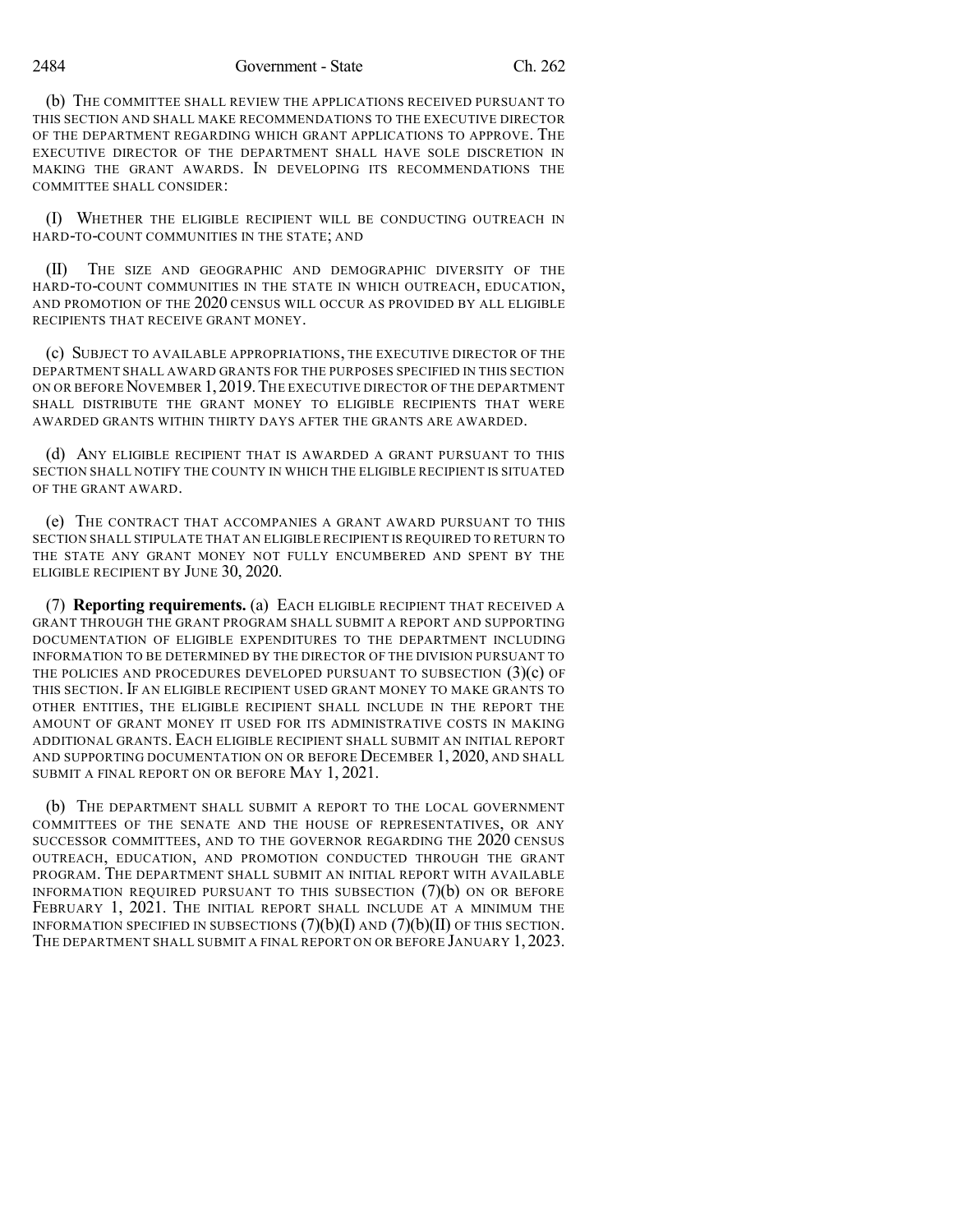AT A MINIMUM THE FINAL REPORT MUST INCLUDE:

(I) ALIST OF ELIGIBLE RECIPIENTS THAT RECEIVED GRANTS AND THE AMOUNT OF THE GRANT AWARDED TO EACH ELIGIBLE RECIPIENT;

(II) THE POPULATION ON WHICH EACH ELIGIBLE RECIPIENT THAT RECEIVED A GRANT FOCUSED ITS 2020 CENSUS OUTREACH USING GRANT MONEY;

(III) COLORADO'S SELF-RESPONSE RATE IN THE 2020 CENSUS;

(IV) LESSONS LEARNED FROM 2020 CENSUS OUTREACH;

(V) A RECOMMENDED TIME LINE FOR THE STATE'S INVOLVEMENT IN THE 2030 CENSUS OUTREACH; AND

(VI) THE NUMBER OF PEOPLE HIRED WITH GRANT MONEY AND THE LOCATIONS SERVED BY THOSE PEOPLE; AND

(VII) THE AMOUNT OF GRANT MONEY USED FOR PAYROLL EXPENSES AND THE AVERAGE WAGE PAID PER PERSON THROUGH THE GRANT PROGRAM.

(8) **Sources of grant money.** (a) FOR THE 2019-20 FISCAL YEAR, THE GENERAL ASSEMBLY SHALL APPROPRIATE SIX MILLION DOLLARS TO THE DEPARTMENT TO AWARD GRANTS TO ELIGIBLE RECIPIENTS FOR THE PURPOSES OFTHE GRANT PROGRAM SPECIFIED IN THIS SECTION. ANY UNEXPENDED AND UNENCUMBERED MONEY FROM THE APPROPRIATION REMAINS AVAILABLE FOR EXPENDITURE BY THE DEPARTMENT FOR THE PURPOSES OF THIS SECTION IN THE NEXT FISCAL YEAR WITHOUT FURTHER APPROPRIATION.

(b) THE DEPARTMENT MAY SOLICIT, ACCEPT, AND EXPEND GIFTS, GRANTS, OR DONATIONS FROM PRIVATE OR PUBLIC SOURCES FOR THE PURPOSES OF THIS SECTION.

(9) **Repeal.** THIS SECTION IS REPEALED, EFFECTIVE JULY 1, 2022.

**24-32-126. Strategic action plan for upcoming decennial census.** ON OR BEFORE MAY 1, 2026, AND ON OR BEFORE MAY 1 EVERY TEN YEARS THEREAFTER, THE DEPARTMENT AND THE OFFICE OF THE GOVERNOR SHALL DEVELOP A STRATEGIC ACTION PLAN,INCLUDING A DISCUSSION OF NECESSARY FUNDING FOR THE PLAN, FOR OUTREACH, EDUCATION, AND PROMOTION FOR A SUCCESSFUL COUNT OF THE POPULATION IN COLORADO DURING THE UPCOMING DECENNIAL CENSUS.

**SECTION 3. Appropriation.** For the 2019-20 state fiscal year, \$6,000,000 is appropriated to the department of local affairs for use by the division of local government. This appropriation is from the general fund, and is based on an assumption that the division will require an additional 1.4 FTE and associated direct and indirect costs of administering the program. To implement this act, the division may use this appropriation for the 2020 census outreach grant program.